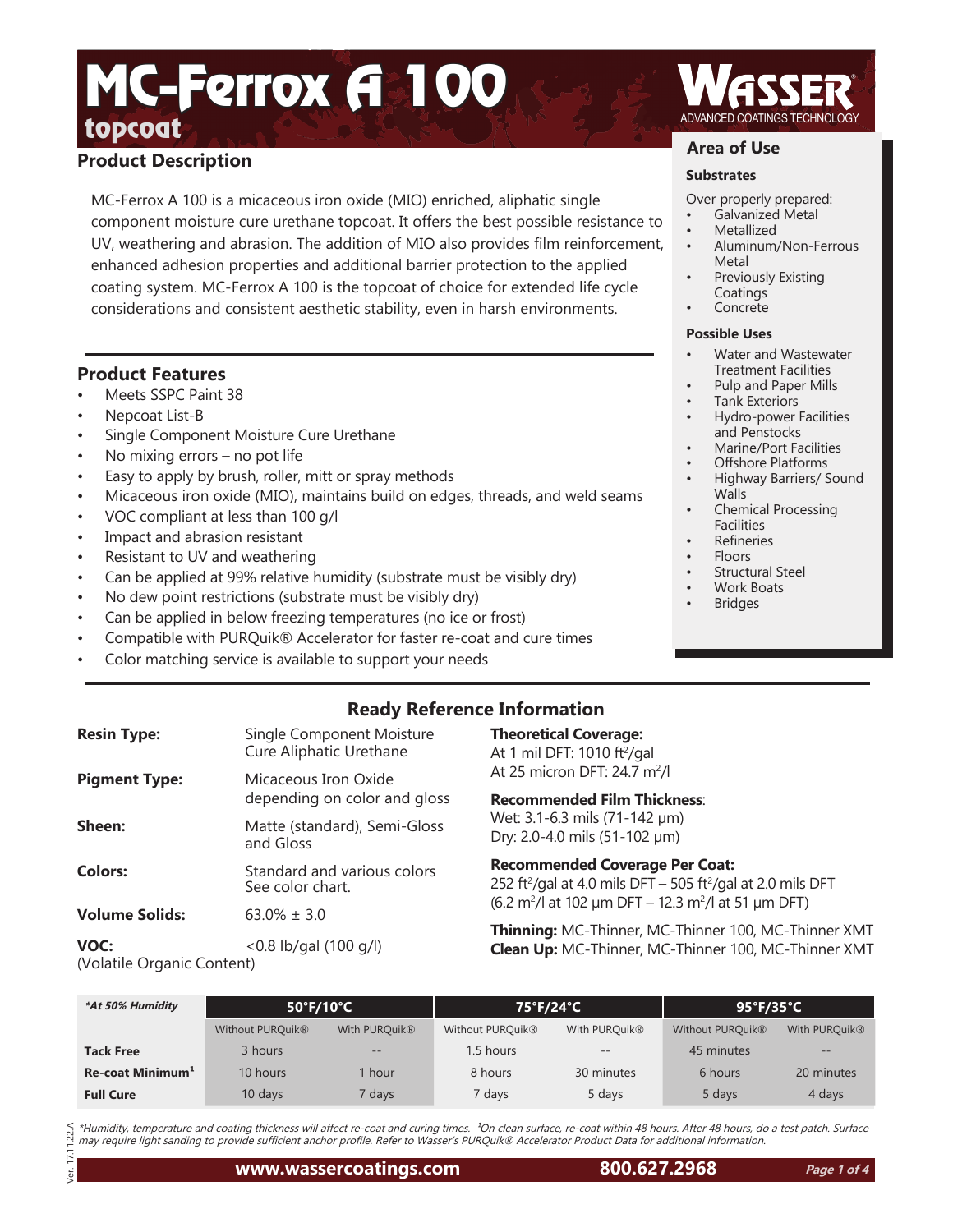# topcoat<sub>ing</sub> the state of the state of the state of the state of the state of the state of the state of the state of the state of the state of the state of the state of the state of the state of the state of the state of t MC-Ferrox A 100

## **Recommended Systems**

#### **Ferrous Metals (Full Removal):**

| 1st Coat: MC-Zinc 100<br>2nd Coat: MC-Miomastic 100<br>3rd Coat: MC-Ferrox A 100<br>(Nepcoat List-B)<br>Optional Clear Coat | 3.0-5.0 mils DFT<br>3.0-5.0 mils DFT<br>2.0-4.0 mils DFT |
|-----------------------------------------------------------------------------------------------------------------------------|----------------------------------------------------------|
| 4th Coat: MC-Antigraffiti 100                                                                                               | 1.5-2.0 mils DFT                                         |
| Total System DFT:                                                                                                           | 9.5-16.0 mils DFT                                        |
| 1st Coat: MC-Zinc 100                                                                                                       | 3.0-5.0 mils DFT                                         |
| 2nd Coat: MC-Ferrox B 100                                                                                                   | 3.0-5.0 mils DFT                                         |
| 3rd Coat: MC-Ferrox A 100                                                                                                   | 2.0-4.0 mils DFT                                         |
| Total System DFT:                                                                                                           | 8.0-14.0 mils DFT                                        |
| 1st Coat: MC-Miozinc 100                                                                                                    | 3.0-5.0 mils DFT                                         |
| 2nd Coat: MC-Miomastic 100                                                                                                  | 3.0-5.0 mils DFT                                         |
| 3rd Coat: MC-Ferrox A 100                                                                                                   | 2.0-4.0 mils DFT                                         |
| Total System DFT:                                                                                                           | 8.0-14.0 mils DFT                                        |
| 1st Coat: MC-Universal 100                                                                                                  | 3.0-5.0 mils DFT                                         |
| 2nd Coat: MC-Universal 100                                                                                                  | 3.0-5.0 mils DFT                                         |
| 3rd Coat: MC-Ferrox A 100                                                                                                   | 2.0-4.0 mils DFT                                         |
| Total System DFT:                                                                                                           | 8.0-14.0 mils DFT                                        |

#### **Ferrous Metals (Overcoat):**

| 1st Coat: MC-Miozinc 100 (Spot Prime) | 3.0-5.0 mils DFT  |
|---------------------------------------|-------------------|
| 2nd Coat: MC-Universal 100            | 3.0-5.0 mils DFT  |
| 3rd Coat: MC-Ferrox A 100             | 2.0-4.0 mils DFT  |
| Total System DFT:                     | 8.0-14.0 mils DFT |

#### **Galvanized Metal:**

| 1st Coat: MC-Miomastic 100 | 3.0-5.0 mils DFT |
|----------------------------|------------------|
| 2nd Coat: MC-Ferrox A 100  | 2.0-4.0 mils DFT |
| Total System DFT:          | 5.0-9.0 mils DFT |

#### **Aluminum/Non-Ferrous Metal:**

| 1st Coat: MC-Universal 100 | 3.0-5.0 mils DFT     |
|----------------------------|----------------------|
| 2nd Coat: MC-Ferrox A 100  | $2.0 - 4.0$ mils DFT |
| Total System DFT:          | 5.0-9.0 mils DFT     |

#### **Concrete /Concrete Block:**

| 1st Coat: MC-Universal 100<br>(Thinned 15-20%) | 3.0-5.0 mils DFT |
|------------------------------------------------|------------------|
| 2nd Coat: MC-Ferrox A 100                      | 2.0-4.0 mils DFT |
| Total System DFT:                              | 5.0-9.0 mils DFT |
| 1st Coat: MC-CR 100                            | 3.0-4.0 mils DFT |
| 2nd Coat: MC-Ferrox A 100                      | 2.0-4.0 mils DFT |
| Total System DFT:                              | 5.0-8.0 mils DFT |

#### **Thermal Spray Metallizing:**

| 1st Coat: MC-Metallization Sealer (mist coat) |                  |
|-----------------------------------------------|------------------|
|                                               | 0.6-0.8 mils DFT |
| Flash off 15 minutes                          |                  |
| 2nd Coat: MC-Metallization Sealer             | 1.0-1.5 mils DFT |
| 3rd Coat: MC-Ferrox A 100                     | 2.0-4.0 mils DFT |
| Total System DFT:                             | 3.6-6.3 mils DFT |

\*Other Systems are available. Contact your Wasser Representative to answer any questions.

## **Compatible Coatings**

#### **Primers:**

MC-Zinc 100 MC-Miozinc 100 MC-Prepbond 100 MC-Universal 100 MC-CR 100 (for Concrete only) MC-Metallization Sealer

**Intermediates:** MC Universal 100 MC-Ferrox B 100 MC-Miomastic 100

#### **Topcoats:**

MC-Antigraffiti 100 MC-Clear 100

#### **Coating Accelerator**

PURQuik® Accelerator

## **Surface Preparation**

#### **Ferrous Metal**

Apply to clean, dry, Wasser recommended primers. Refer to the primer Product Data for additional information.

#### **Aluminum/Galvanized/Non-Ferrous Metals**

Prepare surfaces using SSPC-SP1 Solvent Cleaning and SSPC-SP12/NACE No. 5 Low Pressure Water Cleaning methods to remove surface contamination. Supplement weathered galvanized surface preparation with SSPC-SP2 and SP3 Hand and Power Tool cleaning to remove excessive corrosion and impart surface profile on bare metal. Supplement new galvanized surface cleaning with SSPC-SP16 to impart surface profile and support mechanical adhesion.

#### **Previously Existing Coatings**

Prepare surfaces using SSPC-SP12/NACE No. 5 Low Pressure Water Cleaning methods to remove surface contamination. Supplement SSPC-SP 12 LPWC with SSPC-SP1 Solvent Cleaning and SSPC-SP2 and 3 Hand and Power Tool clean areas of corrosion and loose or flaking paint (feather edges of sound, existing paint back to a firm edge). Spot prime clean, bare metal with Wasser recommended primer. Sand glossy surfaces to provide profile. Apply a test sample to a small area to determine coating compatibility.

#### **Concrete/CMU**

The surface must be dry, free of surface contaminants, and in sound condition. Grease, and oil should be removed by ASTM D4258-83 (Re-approved 1999) and release agents should be removed by ASTM D4259 - 88 (Re-approved 1999). Refer to SSPC-SP13/NACE No 6 Mechanical or Chemical Surface Preparation methods for preparing concrete to suitable cleanliness for intended service. Surface preparation methods should impart a minimum of CSP1 profile for mechanical adhesion to occur. Ensure surface is thoroughly clean (all traces of latence removed) and dry prior to coating application. For atmospheric service allow a minimum 7 days cure time for new concrete and 14 days for immersion service prior to preparation and application.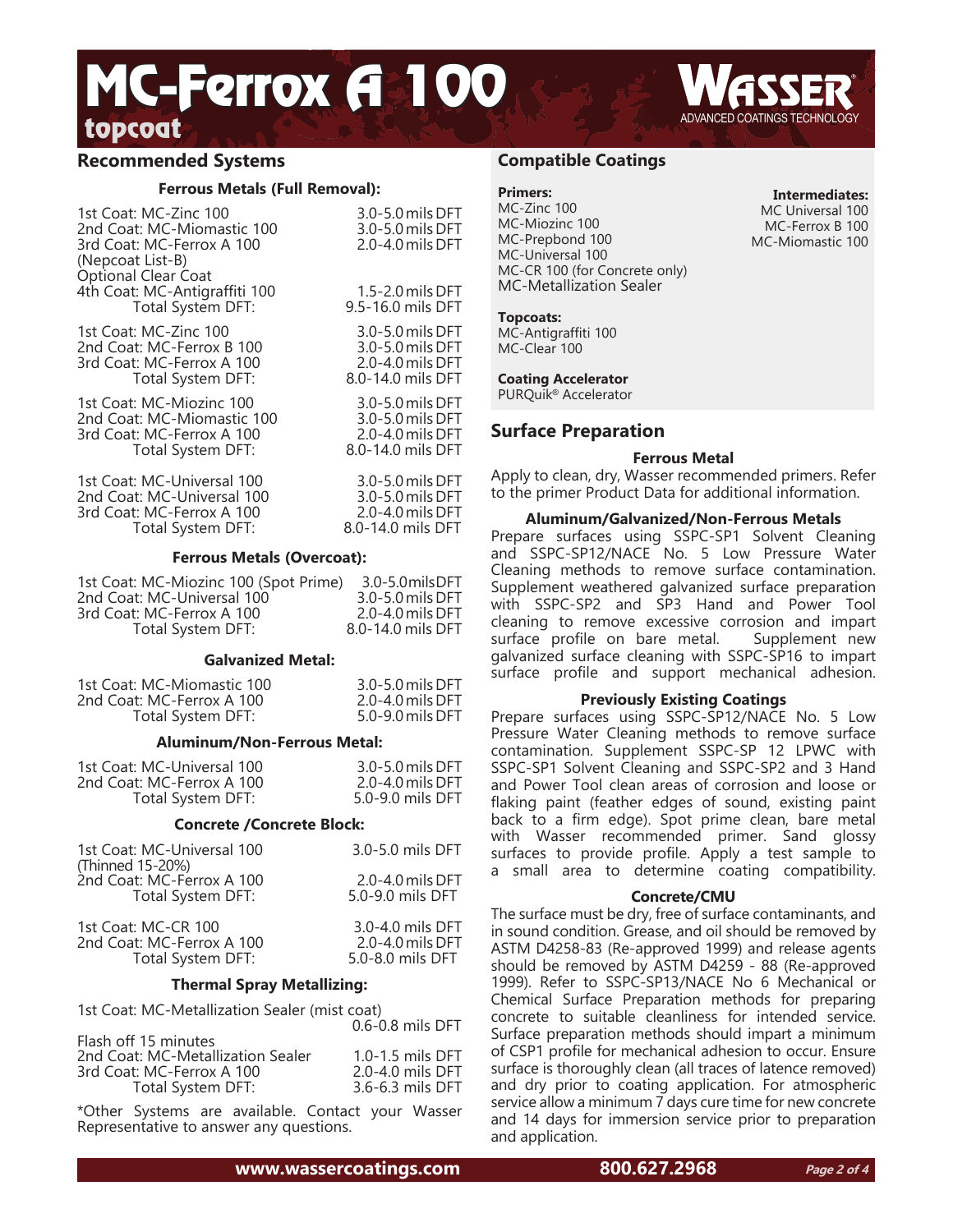# topcoat<sub>ing</sub> the state of the state of the state of the state of the state of the state of the state of the state of the state of the state of the state of the state of the state of the state of the state of the state of t MC-Ferrox **A** 100



MC-Ferrox A 100 is designed for application to a variety of substrates and tightly adhering, previously existing coatings. Apply a test sample to a small area to determine coating adhesion and/or compatibility. Spot prime any areas cleaned to bare metal with a Wasser recommended primer.

The surface to be coated must be dry, clean, dull, and free from dirt, grease, oil, rust, mill scale, salts or any other surface contaminants that interfere with adhesion. Ensure welds, repair areas, joints, and surface defects exposed by surface preparation are properly cleaned and treated prior to coating application.

When surfaces are cleaned to bare metal, areas of oxidation after surface preparation and prior to coating application, should be prepared to specified standard prior to applying the Wasser recommended primer.

Consult the referenced standards, SSPC-PA1 and your Wasser Representative for additional information or recommendations.

# **Application Information**

MC-Ferrox A 100 can be applied by brush, roll, airless spray, mitt and conventional spray application. Follow proper mixing instructions before applying.

## **Mixing:**

Material temperature must be 5°F above the dew point before opening and agitating. Power mix thoroughly prior to application. **Do not keep under constant agitation.** Apply a 3-6 oz solvent float over material to prevent moisture intrusion and cover pail.

### **Brush/Roller:**

Brush: Natural Fiber Roller: Natural or synthetic fiber cover Nap:  $\frac{1}{4}$ " to  $\frac{3}{8}$ " Core: Phenolic Reduction: Typically not required. If necessary, reduce with MC-Thinner 100.

## **Airless Spray:**

Pump Ratio: 28 - 40:1 Pressure: 2100-2800 psi Hose:  $\frac{1}{4}$ " to  $\frac{3}{8}$ " Tip Size: 0.013-0.019 60 mesh (250 µm) Reduction: Typically not required. If necessary, reduce with MC-Thinner or MC-Thinner 100.

## **Conventional Spray/HLVP:**

| Fluid Nozzle:                                           | E Fluid Tip      |  |
|---------------------------------------------------------|------------------|--|
| Air Cap:                                                | 704 or 765       |  |
| Atomizing Air:                                          | $45 - 75$ lbs.   |  |
| Fluid Pressure:                                         | $15 - 20$ lbs.   |  |
| Hose:                                                   | 1/2" ID; 50' Max |  |
| Reduction: Typically not required. If necessary, reduce |                  |  |
| with MC-Thinner or MC-Thinner 100.                      |                  |  |

### **Reducer:**

MC-Thinner, MC-Thinner 100, (if VOC regulations restrict thinning, use MC-Thinner XMT). Reduction is typically not required. If necessary, thin up to 15% with recommended thinner. Thin in accordance with local and federal regulatory standards.

### **Clean up:**

MC-Thinner, MC-Thinner 100, or MC-Thinner XMT. If Wasser thinners are not available, use MEK, MIBK, Xylene, a 50:50 blend of Xylene and MEK or MIBK, or acetone for clean up only. Do not add unauthorized solvents to a Wasser coating.

# **Application Conditions**

**Temperature:** 20°- 100° F (-8°- 38° C). This temperature range should be achieved for ambient, surface and material temperature. Substrate must be visibly dry and frost free. On applications below 33° F (0.5° C), Steel temperatures should be 5°F above the dew point temperature. MC-Thinner 100 is recommended for spray application in temperatures above 90° F.

**Relative Humidity:** 6% - 99%.

**Coating Accelerator:** PURQuik® Accelerator. See Wasser's PURQuik® Accelerator Product Data for information.

**Storage:** Store off the ground in a dry, protected area in temperature between 40 - 100<sup>o</sup>F (4 - 38<sup>o</sup>C). MCU containers must be kept sealed when not in use. Use a solvent float to reseal partial containers.

**www.wassercoatings.com 800.627.2968**